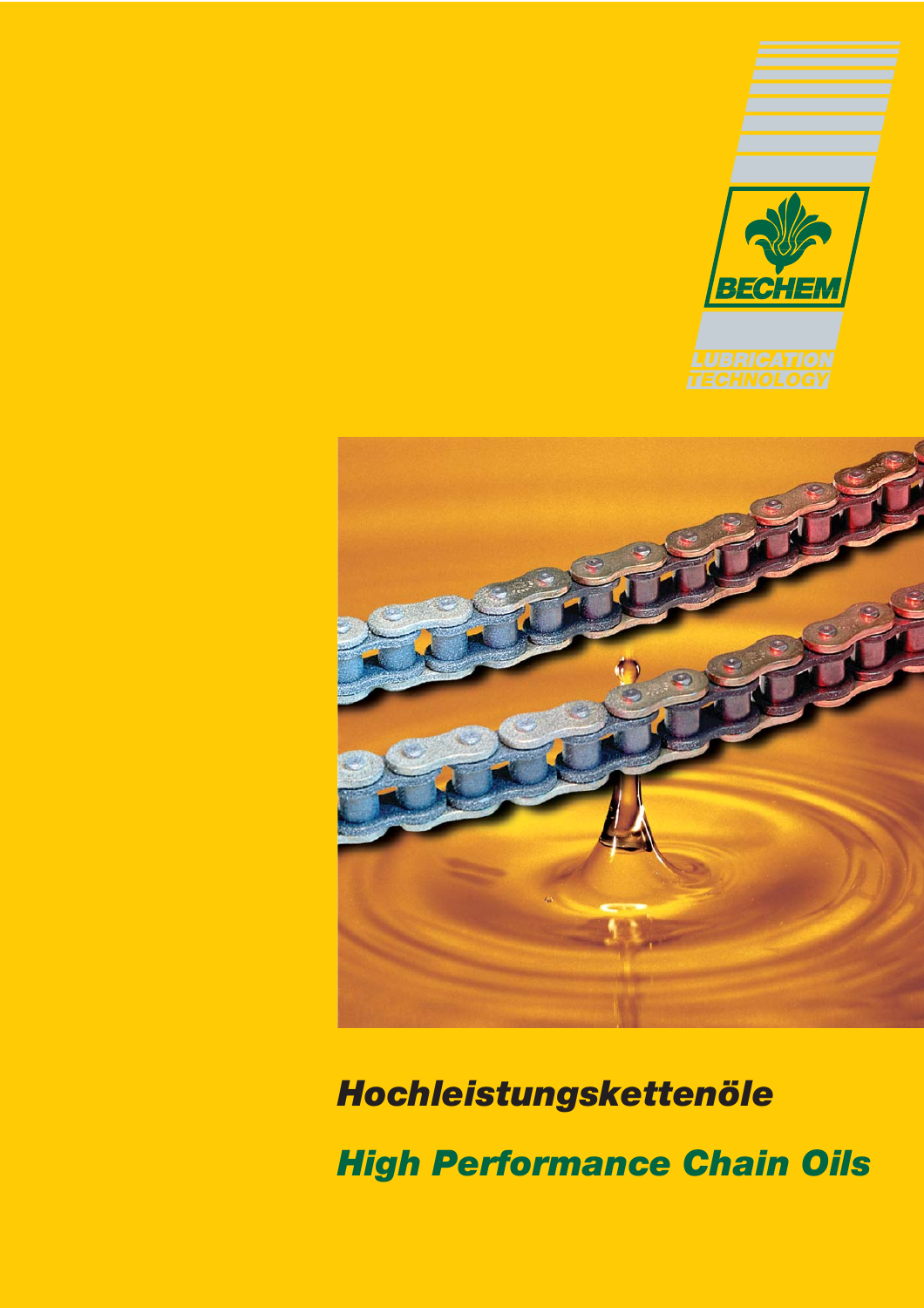**Kettenöle – Chain Oils**



*BECHEM Kettenöle – geprüfte Hochleistung*

*BECHEM Kettenöle – geprüfte Hochleistung BECHEM Chain oils – tested High Performance*

Verschleißschutz und Reibwertprüfung SRV bei Temperaturen über 200 °C

Wear protection and friction test SRV at temperatures above 200 °C

*BECHEM Chain oils – tested High Performance*

Oxidationsbeständigkeit (DSC) Oxidation stability (DSC)



#### Abdampftest bei hoher Temperatur Evaporation test at high temperatures





#### Kupferkorrosion DIN /ASTM Copper corrosion DIN /ASTM

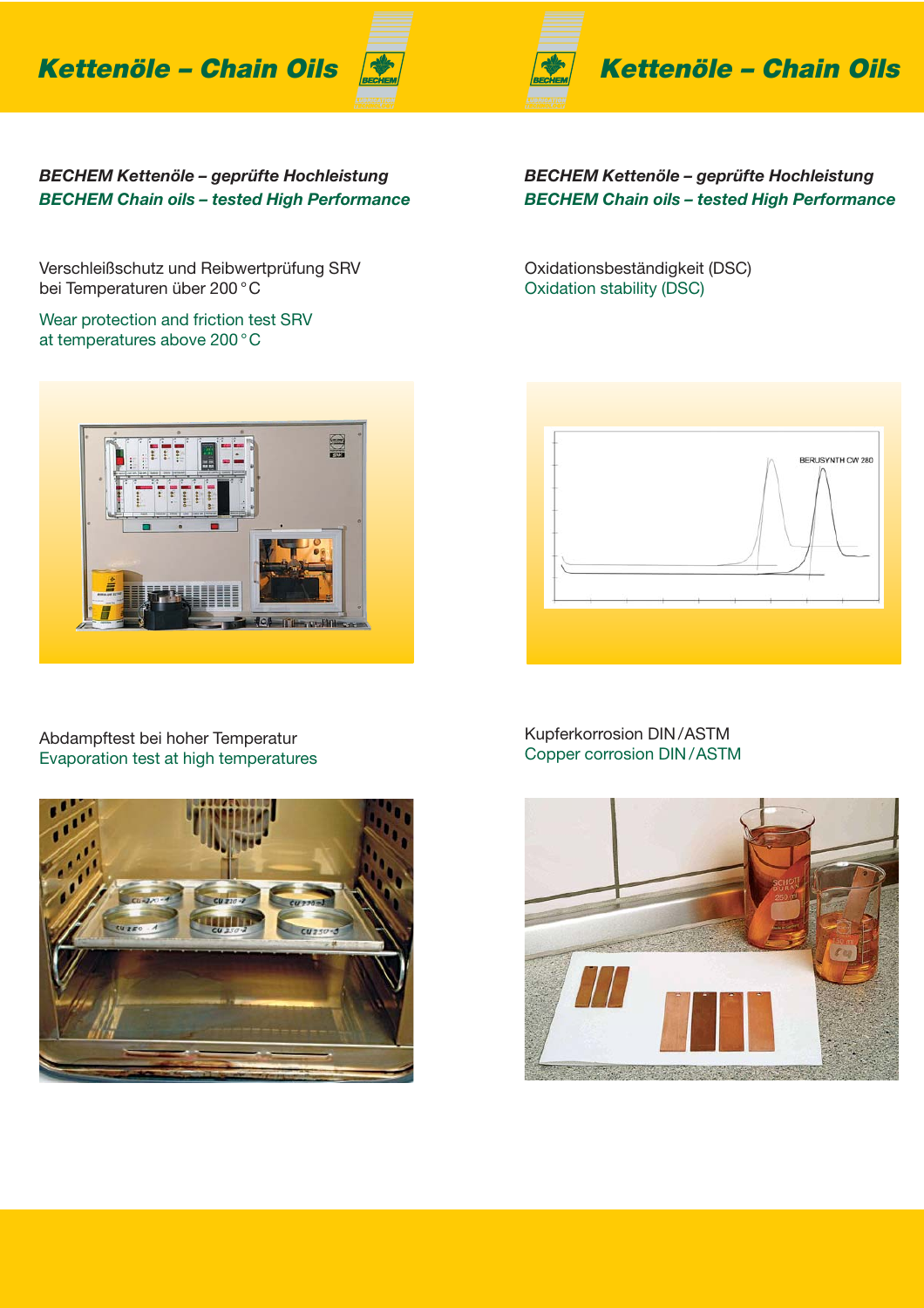



Ketten laufen unter Mischreibung, deshalb sind Reibungs- und Verschleißminderung wesentliche Anforderungen an den Schmierstoff.

Nicht der außen an der Kette sichtbare Schmierstoff, sondern das ins Ketteninnere gelangende Öl entscheidet über die gute Schmierung, also ist gutes Kriechvermögen des Öles gefordert.

Nur beste Haftfähigkeit des Öles erlaubt lange Schmierzyklen ohne Verschleißprobleme und ist gleichzeitig Voraussetzung für guten Korrosionsschutz und sparsamen Ölverbrauch.

Natürliche Haftfähigkeit aufgrund polarer Eigenschaften vermeidet bei richtiger Mengenwahl das Abtropfen und Abschleudern des Öles und macht es weniger staubbindend.

Ölaufbau und Additivierung -mit oder ohne Festschmierstoff- sind speziell abgestimmt auf die Anforderungen von Sonderanwendungen.

Synthetische Ester und Polyalphaolefin sind mit Mineralölen mischbar und erleichtern daher die Ölumstellung. Auch haben diese eine gewisse Reinigungswirkung durch ihr gutes Rückstandslösevermögen.

Vorteilhafte Art der Rückstandsbildung ermöglicht die einfache Reinigung der Kette oder Reibstelle.

Niedrige Abdampfung, geringe Reibung und exzellentes Schmierverhalten geben der Kette Leistungsreserven im Hochtemperaturbereich

Neben der Verwendung als Kettenöl sind diese Öle auch gut für die intermittierende Schmierung von Nocken, Gleitflächen, Verzahnungen sowie zu deren Korrosionsschutz geeignet.

Kettenschmierung erfolgt in der Regel durch periodischen Frischölauftrag ohne Ölrecycling, deshalb ist kleinster Ölverbrauch wirtschaftlich und sauber.



#### **BECHEM high performance chain oils guarantee successful chain lubrication, since**

chains are running under mixed friction, therefore reduction of friction and wear is a major requirement to the lubricant.

It is not the visible lubricant outside the chain but the oil which penetrates into the chain which is decisive for excellent lubrication; this means, the oil must have good creeping properties.

Only best adhesive strength allows long lubricating cycles without wear problems. Simultaneously this is the precondition for good corrosion protection and economic oil consumption.

In view of its polar properties the natural adhesive strength avoids spin-off and dropping of the oil – provided it is used in correct quantities – and thus leads to lower dust absorption.

Oil formulation and additives – with or without solid lubricants – are tailored to the requirements of special applications.

Synthetic esters and polyalphaolefin are miscible with mineral oils and therefore facilitate the oil change. Moreover, thanks to their excellent ability to dissolve residues, they have a certain cleaning effect.

The advantageous residue formation allows easy cleaning of the chain or friction point.

Low evaporation, low friction and excellent lubricity guarantee optimal performance of the chain even in the high temperature range.

Besides the use as chain oil these oils are also suitable for the intermittent lubrication and corrosion protection of cams, slide surfaces and toothings.

In general chains are lubricated by the periodical application of fresh oil without oil recycling; therefore lowest oil consumption is economic and clean.



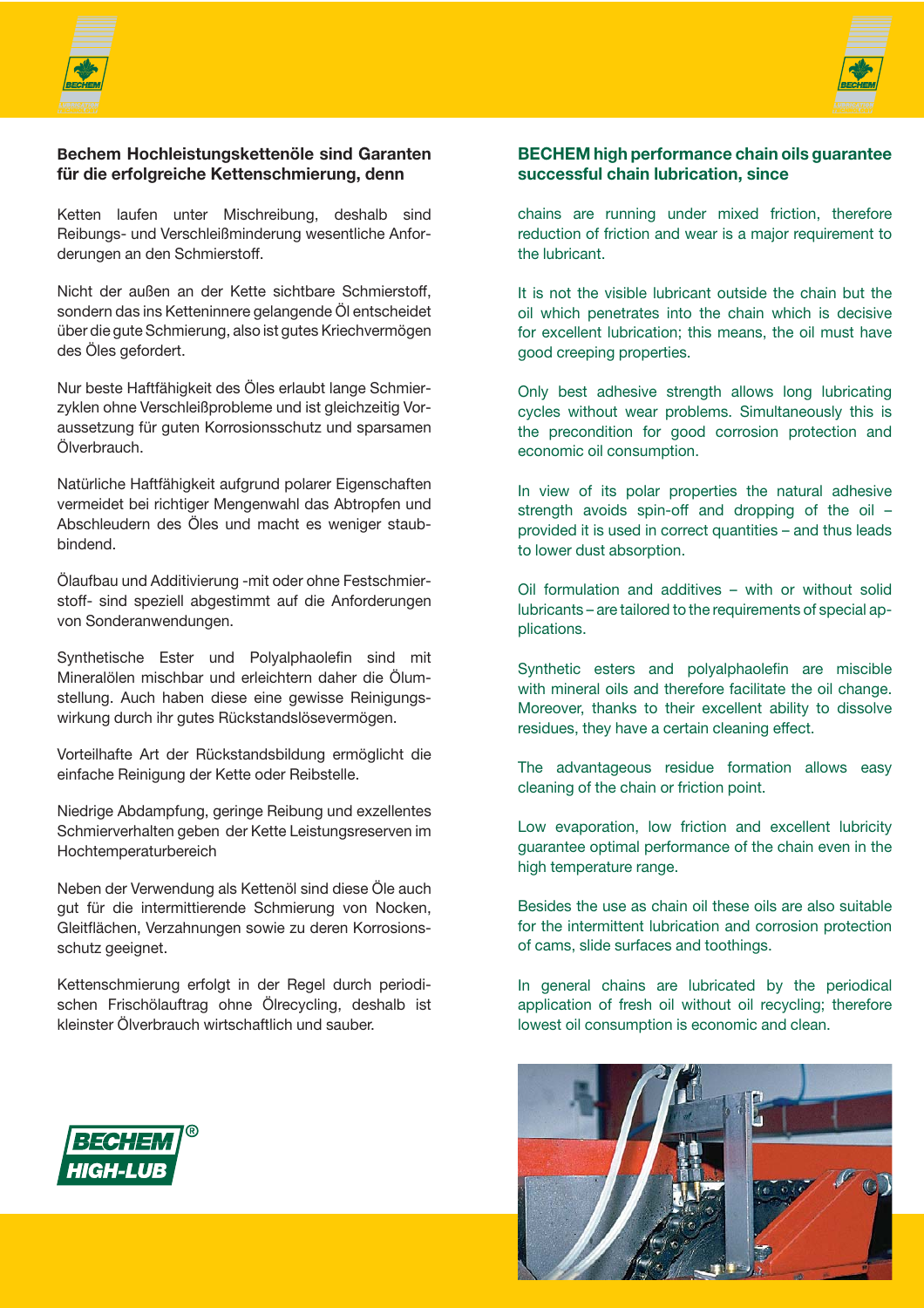| Produktbezeichnung           | Art                                                   | <b>Temperaturen</b>                   | Ölviskosität         | Öltyp               | Hauptanwendungen                      |
|------------------------------|-------------------------------------------------------|---------------------------------------|----------------------|---------------------|---------------------------------------|
| <b>Product</b>               | <b>Type</b>                                           | <b>Temperatures</b>                   | <b>Oil Viscosity</b> | <b>Oil Type</b>     | <b>Main Applications</b>              |
|                              | Für universelle Anwendung – For universal application |                                       |                      |                     |                                       |
| Berusynth CU 46*             | synth. Hochtemperatur-Kettenöl                        | $< -40 \leftrightarrow +220^{\circ}C$ | <b>VG 46</b>         | <b>Ester</b>        | kleine Ketten                         |
| Berusynth CU 46*             | synthetic high temperature-chain oil                  | $< -40 \leftrightarrow +220^{\circ}C$ | <b>VG 46</b>         | ester               | small chains                          |
| <b>Berusynth CU 100</b>      | synth. Hochtemperatur-Kettenöl                        | $-40 \leftrightarrow +250$ °C         | <b>VG 100</b>        | <b>Ester</b>        | Lackieranlagen                        |
| <b>Berusynth CU 100</b>      | synthetic high temperature-chain oil                  | $-40 \leftrightarrow +250$ °C         | <b>VG 100</b>        | ester               | varnishing plants                     |
| <b>Berusynth CU 220</b>      | synth. Hochtemperatur-Kettenöl                        | $-35 \leftrightarrow +240^{\circ}C$   | <b>VG 220</b>        | <b>Ester</b>        | Trockenöfen                           |
| <b>Berusynth CU 220</b>      | synthetic high temperature-chain oil                  | $-35 \leftrightarrow +240^{\circ}C$   | <b>VG 220</b>        | ester               | drying furnaces                       |
| Berusynth CU 250*            | synth. Hochtemperatur-Kettenöl                        | $-30 \leftrightarrow +250$ °C         | VG 220/320           | <b>Ester</b>        | Textilspannrahmen                     |
| Berusynth CU 250*            | synthetic high temperature-chain oil                  | $-30 \leftrightarrow +250^{\circ}C$   | VG 220/320           | ester               | textile tenter frames                 |
| <b>Berusynth CU 1000</b>     | synth. Hochtemperatur-Kettenöl                        | $-20 \leftrightarrow +220$ °C         | <b>VG 1000</b>       | <b>Ester</b>        | Keramik u. Lebensmittel-Industrie     |
| <b>Berusynth CU 1000</b>     | synthetic high temperature-chain oil                  | $-20 \leftrightarrow +220$ °C         | <b>VG 1000</b>       | ester               | ceramic and food processing industry  |
| Berusynth CU 3000*           | synth. Hochtemperatur-Kettenöl                        | $-15 \leftrightarrow +220$ °C         | <b>VG 3000</b>       | <b>Ester</b>        | Umwelteinflüsse                       |
| Berusynth CU 3000*           | synthetic high temperature-chain oil                  | $-15 \leftrightarrow +220$ °C         | <b>VG 3000</b>       | ester               | environmental influences              |
|                              | Für spezielle Anwendungen – For special applications  |                                       |                      |                     |                                       |
| <b>Berusynth CW 50</b>       | synth. Hochtemperatur-Kettenöl                        | $< -40 \leftrightarrow +220^{\circ}C$ | <b>VG 46</b>         | <b>Ester</b>        | <b>Contipressen Kette</b>             |
| <b>Berusynth CW 50</b>       | synthetic high temperature-chain oil                  | $< -40 \leftrightarrow +220^{\circ}C$ | <b>VG 46</b>         | ester               | Conti-press chains                    |
| <b>Berusynth CW 280</b>      | synth. Hochtemperatur-Kettenöl                        | $-30 \leftrightarrow +260^{\circ}C$   | VG 220/320           | <b>Ester</b>        | <b>Contipressen Band/Rollelemente</b> |
| <b>Berusynth CW 280</b>      | synthetic high temperature-chain oil                  | $-30 \leftrightarrow +260^{\circ}C$   | VG 220/320           | ester               | Conti-press belt/roller elements      |
| <b>Berusynth FG-H Reihe</b>  | synth. Öle USDA-H1                                    | $-30 \leftrightarrow +200$ °C         | VG 151000            | Polyalphaolefin     | Lebensmittelindustrie                 |
| <b>Berusynth FG-H series</b> | synthetic oils USDA-H1                                | $-30 \leftrightarrow +200^{\circ}C$   | VG 151000            | polyalphaolefin     | food processing industry              |
| <b>Berumoly P 20</b>         | synth. Kettenöl                                       | $-60 \leftrightarrow +100^{\circ}$ C  | <b>VG 15</b>         | Ester + $MoS2$      | Gefrieranlagen, kleine Ketten         |
| <b>Berumoly P 20</b>         | synthetic chain oil                                   | $-60 \leftrightarrow +100^{\circ}C$   | <b>VG 15</b>         | ester + $MoS2$      | freezing units, small chains          |
| <b>Berumoly P 73</b>         | synth. Suspension                                     | $-30 \leftrightarrow +160 (450)$ °C   | <b>VG 100</b>        | $Polyglykol+MoS2$   | Öfen, Rollgänge                       |
| <b>Berumoly P73</b>          | synthetic suspension                                  | $-30 \leftrightarrow +160 (450)$ °C   | <b>VG 100</b>        | $polyglycol + MoS2$ | furnaces, roller tables               |
| Berumoly P 80*               | Kettenöl                                              | $-15 \leftrightarrow +150^{\circ}C$   | VG (10) 1500         | Polymer + $MoS2$    | Landmaschinen                         |
| <b>Berumoly P 80*</b>        | chain oil                                             | $-15 \leftrightarrow +150^{\circ}C$   | VG (10) 1500         | polymer + $MoS2$    | agricultural machinery                |
| <b>Berufluid 151</b>         | synth. Kettenöl                                       | $-40 \leftrightarrow +120^{\circ}C$   | <b>VG 32</b>         | Spezial             | Fahrtreppen                           |
| <b>Berufluid 151</b>         | synthetic chain oil                                   | $-40 \leftrightarrow +120^{\circ}C$   | <b>VG 32</b>         | special             | escalators                            |

\* auch als Spray erhältlich (= Gebrauchstemp. bei Verlustschmierung)<br>
\* also available as spray (= service temperature for loss lubrication) (= service temperature for loss lubrication)

# *Hochleistungskettenöle High Performance Chain Oils*

## **Hilfestellungen zur Viskositätswahl Selecting the right viscosity**









| <b>Criterion</b><br><b>Suitability tendency with</b><br>higher viscosity<br>Schmierwirkungsdauer<br>steigt, max bei mittler<br>Viskosität ISO VG 220/320<br>increases, max. with medium<br><b>Duration of lubricating</b><br>viscosity ISO VG 220/320<br>effect<br>Korrosionsschutz<br>steigt<br><b>Corrosion protection</b><br>increases<br>Öleindringvermögen<br>sinkt<br>Oil penetration capacity<br>decreases<br>Pumpbarkeit<br>sinkt<br>Pumpability<br>decreases<br>Auswaschfestigkeit<br>steigt<br>Wash-out stability<br>increases<br>Ölabschleudern<br>sinkt<br>Oil spin-off<br>decreases<br>am geringsten bei sehr<br>Staubbindung<br>niedriger und sehr hoher<br>Viskosität.<br>best with very low and very<br><b>Dust absorption</b><br>high viscosity<br>HT-Verdampfungsverlust<br>sinkt<br>(VG 100 bis 320 beste Werte)<br><b>HT-evaporation loss</b><br>decreases<br>(best values VG 100 to 320)<br>Kettengröße<br>- kleine/feine Ketten<br>sinkt<br>- große/grobe Ketten<br>steigt<br>Chain size<br>small/fine chains<br>decreases<br>- big/coarse chains<br>increases<br>Rückstandslösevermögen<br>sinkt<br>(Reinigungswirkung)<br>Ability to dissolve residues<br>decreases<br>(cleaning effect)<br><b>Belastbarkeit</b><br>steigt<br>Loadability<br>increases<br>Verschleißschutz<br>steigt<br>Wear protection<br>increases | <b>Kriterium</b> | <b>Eignungstendenz mit</b><br>höherer Viskosität |
|----------------------------------------------------------------------------------------------------------------------------------------------------------------------------------------------------------------------------------------------------------------------------------------------------------------------------------------------------------------------------------------------------------------------------------------------------------------------------------------------------------------------------------------------------------------------------------------------------------------------------------------------------------------------------------------------------------------------------------------------------------------------------------------------------------------------------------------------------------------------------------------------------------------------------------------------------------------------------------------------------------------------------------------------------------------------------------------------------------------------------------------------------------------------------------------------------------------------------------------------------------------------------------------------------------------------------------------------|------------------|--------------------------------------------------|
|                                                                                                                                                                                                                                                                                                                                                                                                                                                                                                                                                                                                                                                                                                                                                                                                                                                                                                                                                                                                                                                                                                                                                                                                                                                                                                                                              |                  |                                                  |
|                                                                                                                                                                                                                                                                                                                                                                                                                                                                                                                                                                                                                                                                                                                                                                                                                                                                                                                                                                                                                                                                                                                                                                                                                                                                                                                                              |                  |                                                  |
|                                                                                                                                                                                                                                                                                                                                                                                                                                                                                                                                                                                                                                                                                                                                                                                                                                                                                                                                                                                                                                                                                                                                                                                                                                                                                                                                              |                  |                                                  |
|                                                                                                                                                                                                                                                                                                                                                                                                                                                                                                                                                                                                                                                                                                                                                                                                                                                                                                                                                                                                                                                                                                                                                                                                                                                                                                                                              |                  |                                                  |
|                                                                                                                                                                                                                                                                                                                                                                                                                                                                                                                                                                                                                                                                                                                                                                                                                                                                                                                                                                                                                                                                                                                                                                                                                                                                                                                                              |                  |                                                  |
|                                                                                                                                                                                                                                                                                                                                                                                                                                                                                                                                                                                                                                                                                                                                                                                                                                                                                                                                                                                                                                                                                                                                                                                                                                                                                                                                              |                  |                                                  |
|                                                                                                                                                                                                                                                                                                                                                                                                                                                                                                                                                                                                                                                                                                                                                                                                                                                                                                                                                                                                                                                                                                                                                                                                                                                                                                                                              |                  |                                                  |
|                                                                                                                                                                                                                                                                                                                                                                                                                                                                                                                                                                                                                                                                                                                                                                                                                                                                                                                                                                                                                                                                                                                                                                                                                                                                                                                                              |                  |                                                  |
|                                                                                                                                                                                                                                                                                                                                                                                                                                                                                                                                                                                                                                                                                                                                                                                                                                                                                                                                                                                                                                                                                                                                                                                                                                                                                                                                              |                  |                                                  |
|                                                                                                                                                                                                                                                                                                                                                                                                                                                                                                                                                                                                                                                                                                                                                                                                                                                                                                                                                                                                                                                                                                                                                                                                                                                                                                                                              |                  |                                                  |
|                                                                                                                                                                                                                                                                                                                                                                                                                                                                                                                                                                                                                                                                                                                                                                                                                                                                                                                                                                                                                                                                                                                                                                                                                                                                                                                                              |                  |                                                  |
|                                                                                                                                                                                                                                                                                                                                                                                                                                                                                                                                                                                                                                                                                                                                                                                                                                                                                                                                                                                                                                                                                                                                                                                                                                                                                                                                              |                  |                                                  |
|                                                                                                                                                                                                                                                                                                                                                                                                                                                                                                                                                                                                                                                                                                                                                                                                                                                                                                                                                                                                                                                                                                                                                                                                                                                                                                                                              |                  |                                                  |
|                                                                                                                                                                                                                                                                                                                                                                                                                                                                                                                                                                                                                                                                                                                                                                                                                                                                                                                                                                                                                                                                                                                                                                                                                                                                                                                                              |                  |                                                  |
|                                                                                                                                                                                                                                                                                                                                                                                                                                                                                                                                                                                                                                                                                                                                                                                                                                                                                                                                                                                                                                                                                                                                                                                                                                                                                                                                              |                  |                                                  |
|                                                                                                                                                                                                                                                                                                                                                                                                                                                                                                                                                                                                                                                                                                                                                                                                                                                                                                                                                                                                                                                                                                                                                                                                                                                                                                                                              |                  |                                                  |
|                                                                                                                                                                                                                                                                                                                                                                                                                                                                                                                                                                                                                                                                                                                                                                                                                                                                                                                                                                                                                                                                                                                                                                                                                                                                                                                                              |                  |                                                  |
|                                                                                                                                                                                                                                                                                                                                                                                                                                                                                                                                                                                                                                                                                                                                                                                                                                                                                                                                                                                                                                                                                                                                                                                                                                                                                                                                              |                  |                                                  |
|                                                                                                                                                                                                                                                                                                                                                                                                                                                                                                                                                                                                                                                                                                                                                                                                                                                                                                                                                                                                                                                                                                                                                                                                                                                                                                                                              |                  |                                                  |
|                                                                                                                                                                                                                                                                                                                                                                                                                                                                                                                                                                                                                                                                                                                                                                                                                                                                                                                                                                                                                                                                                                                                                                                                                                                                                                                                              |                  |                                                  |
|                                                                                                                                                                                                                                                                                                                                                                                                                                                                                                                                                                                                                                                                                                                                                                                                                                                                                                                                                                                                                                                                                                                                                                                                                                                                                                                                              |                  |                                                  |
|                                                                                                                                                                                                                                                                                                                                                                                                                                                                                                                                                                                                                                                                                                                                                                                                                                                                                                                                                                                                                                                                                                                                                                                                                                                                                                                                              |                  |                                                  |
|                                                                                                                                                                                                                                                                                                                                                                                                                                                                                                                                                                                                                                                                                                                                                                                                                                                                                                                                                                                                                                                                                                                                                                                                                                                                                                                                              |                  |                                                  |
|                                                                                                                                                                                                                                                                                                                                                                                                                                                                                                                                                                                                                                                                                                                                                                                                                                                                                                                                                                                                                                                                                                                                                                                                                                                                                                                                              |                  |                                                  |
|                                                                                                                                                                                                                                                                                                                                                                                                                                                                                                                                                                                                                                                                                                                                                                                                                                                                                                                                                                                                                                                                                                                                                                                                                                                                                                                                              |                  |                                                  |
|                                                                                                                                                                                                                                                                                                                                                                                                                                                                                                                                                                                                                                                                                                                                                                                                                                                                                                                                                                                                                                                                                                                                                                                                                                                                                                                                              |                  |                                                  |
|                                                                                                                                                                                                                                                                                                                                                                                                                                                                                                                                                                                                                                                                                                                                                                                                                                                                                                                                                                                                                                                                                                                                                                                                                                                                                                                                              |                  |                                                  |
|                                                                                                                                                                                                                                                                                                                                                                                                                                                                                                                                                                                                                                                                                                                                                                                                                                                                                                                                                                                                                                                                                                                                                                                                                                                                                                                                              |                  |                                                  |